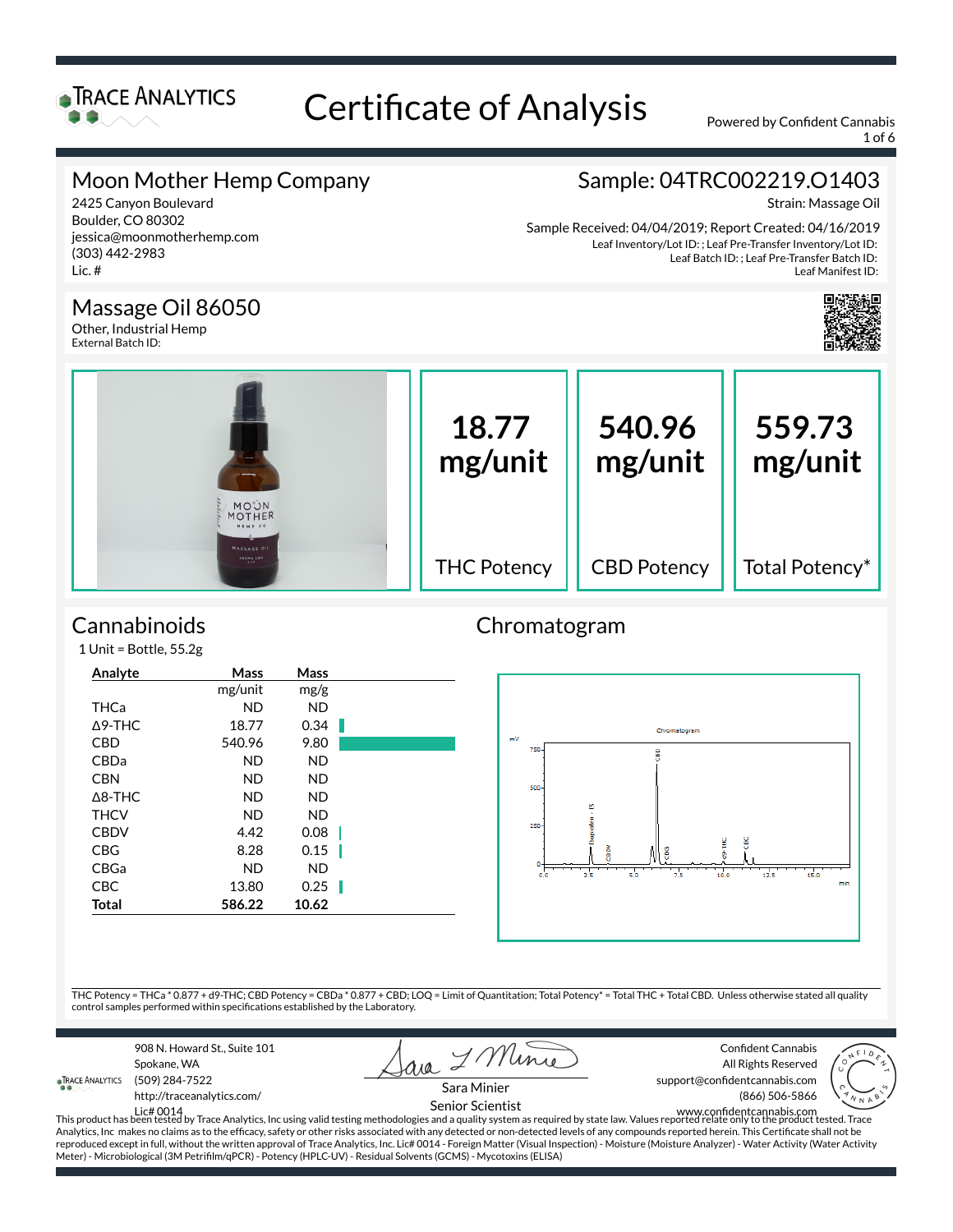

2 of 6

#### Moon Mother Hemp Company

2425 Canyon Boulevard Boulder, CO 80302 jessica@moonmotherhemp.com (303) 442-2983 Lic. #

### Sample: 04TRC002219.O1403

Strain: Massage Oil

Leaf Inventory/Lot ID: ; Leaf Pre-Transfer Inventory/Lot ID: Leaf Batch ID: ; Leaf Pre-Transfer Batch ID: Leaf Manifest ID: Sample Received: 04/04/2019; Report Created: 04/16/2019

#### Massage Oil 86050

Other, Industrial Hemp External Batch ID:

#### Microbials Pass



| Analyte                              | .imit | Units | <b>Status</b> |
|--------------------------------------|-------|-------|---------------|
|                                      | CFU/g | CFU/g |               |
| E. Coli                              |       | ND    | Pass          |
| Salmonella                           |       | ND.   | Pass          |
| Bile-Tolerant Gram-Negative Bacteria | 10000 | ND.   | Pass          |

LOQ = Limit of Quantitation; TNC = Too Numerous to Count; Unless otherwise stated all quality control samples performed within specifications established by the Laboratory.

908 N. Howard St., Suite 101 Spokane, WA **TRACE ANALYTICS** (509) 284-7522 http://traceanalytics.com/

ava I Mine

Confident Cannabis All Rights Reserved support@confidentcannabis.com (866) 506-5866



Sara Minier

مستعدد العربية المستعدد العربية المستعدد العربية المستعدد العربية المستعدد العربية المستعدد العربية المستعدد ا<br>This product has been tested by Trace Analytics, Inc using valid testing methodologies and a quality system as Analytics, Inc makes no claims as to the efficacy, safety or other risks associated with any detected or non-detected levels of any compounds reported herein. This Certificate shall not be reproduced except in full, without the written approval of Trace Analytics, Inc. Lic# 0014 - Foreign Matter (Visual Inspection) - Moisture (Moisture Analyzer) - Water Activity (Water Activity Meter) - Microbiological (3M Petrifilm/qPCR) - Potency (HPLC-UV) - Residual Solvents (GCMS) - Mycotoxins (ELISA)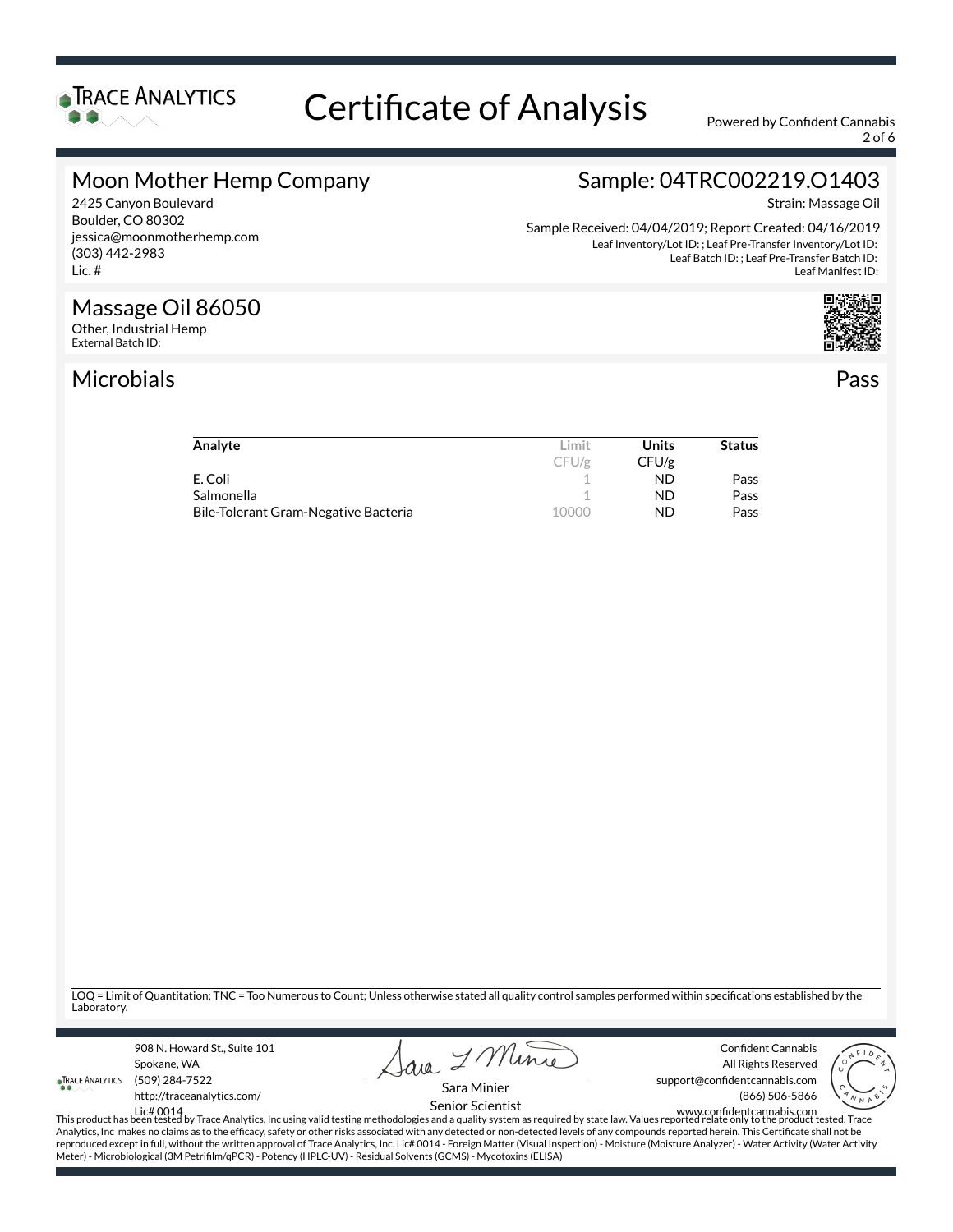

3 of 6

#### Moon Mother Hemp Company

#### 2425 Canyon Boulevard Boulder, CO 80302 jessica@moonmotherhemp.com (303) 442-2983 Lic. #

Massage Oil 86050

Other, Industrial Hemp External Batch ID:

## Sample: 04TRC002219.O1403

Strain: Massage Oil

Leaf Inventory/Lot ID: ; Leaf Pre-Transfer Inventory/Lot ID: Leaf Batch ID: ; Leaf Pre-Transfer Batch ID: Leaf Manifest ID: Sample Received: 04/04/2019; Report Created: 04/16/2019

Pesticides **Passage Contract Contract Contract Contract Contract Contract Contract Contract Contract Contract Contract Contract Contract Contract Contract Contract Contract Contract Contract Contract Contract Contract Cont** No Residues Detected

| Analyte | ĸ<br>∼<br>◡ | $\sim$<br>$\sim$ | im it l | Mass | Status |
|---------|-------------|------------------|---------|------|--------|

LOQ = Limit of Quantitation; The reported result is based on a sample weight with the applicable moisture content for that sample; Unless otherwise stated all quality control samples performed within specifications established by the Laboratory.

| Confident Cannabis<br>908 N. Howard St., Suite 101<br>All Rights Reserved<br>Spokane, WA                                                                                                        |                                |
|-------------------------------------------------------------------------------------------------------------------------------------------------------------------------------------------------|--------------------------------|
| support@confidentcannabis.com<br>(509) 284-7522<br><b>TRACE ANALYTICS</b><br>Derek Laine<br>$\bullet$ $\bullet$ $\sim$                                                                          |                                |
| http://traceanalytics.com/<br>(866) 506-5866<br>Senior Scientist                                                                                                                                | $\overline{\mathcal{N}_{N,k}}$ |
| www.confidentcannabis.com<br>Lic# 0014                                                                                                                                                          |                                |
| This product has been tested by Trace Analytics, Inc using valid testing methodologies and a quality system as required by state law. Values reported relate only to the product tested. Trace  |                                |
| Analytics, Inc makes no claims as to the efficacy, safety or other risks associated with any detected or non-detected levels of any compounds reported herein. This Certificate shall not be    |                                |
| reproduced except in full, without the written approval of Trace Analytics, Inc. Lic# 0014 - Foreign Matter (Visual Inspection) - Moisture (Moisture Analyzer) - Water Activity (Water Activity |                                |

Meter) - Microbiological (3M Petrifilm/qPCR) - Potency (HPLC-UV) - Residual Solvents (GCMS) - Mycotoxins (ELISA)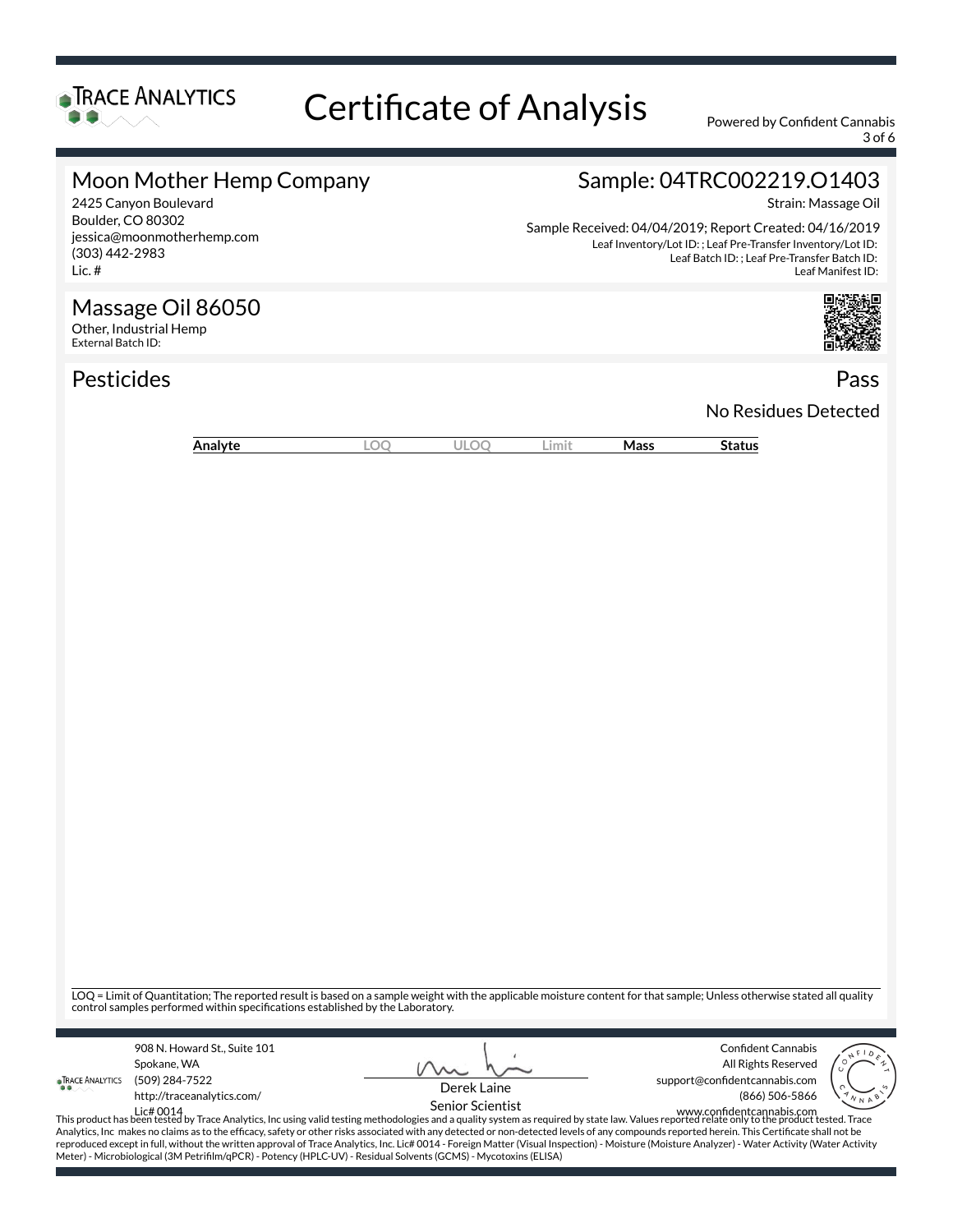

4 of 6

#### Moon Mother Hemp Company

#### 2425 Canyon Boulevard Boulder, CO 80302 jessica@moonmotherhemp.com (303) 442-2983 Lic. #

### Sample: 04TRC002219.O1403

Strain: Massage Oil

Leaf Inventory/Lot ID: ; Leaf Pre-Transfer Inventory/Lot ID: Leaf Batch ID: ; Leaf Pre-Transfer Batch ID: Leaf Manifest ID: Sample Received: 04/04/2019; Report Created: 04/16/2019



### Massage Oil 86050

Other, Industrial Hemp External Batch ID:

#### Residual Solvents Pass

| Analyte         | <b>LOD</b> | Limit      | Mass       | <b>Status</b> |
|-----------------|------------|------------|------------|---------------|
|                 | <b>PPM</b> | <b>PPM</b> | <b>PPM</b> |               |
| Acetone         | 1.0        | 5000.0     | ND.        | Pass          |
| Benzene         | 1.0        | 2.0        | ND.        | Pass          |
| <b>Butanes</b>  | 1.0        | 5000.0     | ND.        | Pass          |
| Chloroform      | 1.0        | 2.0        | ND.        | Pass          |
| Cyclohexane     | 1.0        | 3880.0     | ND.        | Pass          |
| Dichloromethane | 1.0        | 600.0      | ND.        | Pass          |
| Ethyl-Acetate   | 1.0        | 5000.0     | ND.        | Pass          |
| Heptanes        | 1.0        | 5000.0     | ND.        | Pass          |
| Hexanes         | 1.0        | 290.0      | <b>ND</b>  | Pass          |
| Isopropanol     | 1.0        | 5000.0     | ND.        | Pass          |
| Methanol        | 1.0        | 3000.0     | ND.        | Pass          |
| Pentane         | 1.0        | 5000.0     | ND.        | Pass          |
| Propane         | 1.0        | 5000.0     | ND.        | Pass          |
| Toluene         | 1.0        | 890.0      | ND.        | Pass          |
| Xylenes         | 1.0        | 2170.0     | ND         | Pass          |

LOQ = Limit of Quantitation; The reported result is based on a sample weight with the applicable moisture content for that sample; Unless otherwise stated all quality control samples performed within specifications established by the Laboratory.

908 N. Howard St., Suite 101 Spokane, WA **TRACE ANALYTICS** (509) 284-7522

ava I Mine

Confident Cannabis All Rights Reserved support@confidentcannabis.com (866) 506-5866



http://traceanalytics.com/

Sara Minier Senior Scientist

Lic# 0014 This product has been tested by Trace Analytics, Inc using valid testing methodologies and a quality system as required by state law. Values reported relate only to the product tested. Trace www.con×dentcannabis.com Analytics, Inc makes no claims as to the efficacy, safety or other risks associated with any detected or non-detected levels of any compounds reported herein. This Certificate shall not be reproduced except in full, without the written approval of Trace Analytics, Inc. Lic# 0014 - Foreign Matter (Visual Inspection) - Moisture (Moisture Analyzer) - Water Activity (Water Activity Meter) - Microbiological (3M Petrifilm/qPCR) - Potency (HPLC-UV) - Residual Solvents (GCMS) - Mycotoxins (ELISA)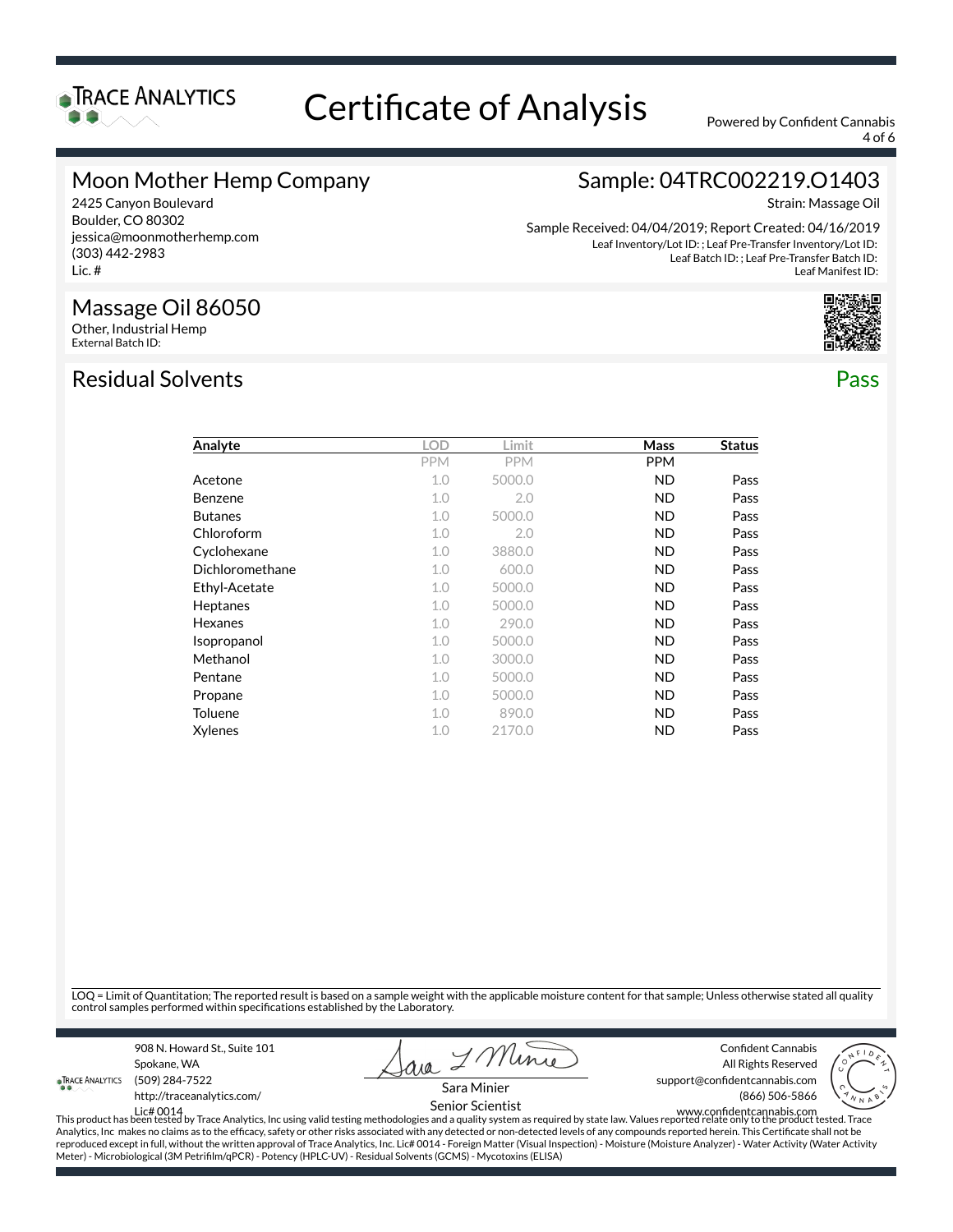

5 of 6

### Moon Mother Hemp Company

#### 2425 Canyon Boulevard Boulder, CO 80302 jessica@moonmotherhemp.com (303) 442-2983 Lic. #

Massage Oil 86050

Other, Industrial Hemp External Batch ID:

## Sample: 04TRC002219.O1403

Strain: Massage Oil

Leaf Inventory/Lot ID: ; Leaf Pre-Transfer Inventory/Lot ID: Leaf Batch ID: ; Leaf Pre-Transfer Batch ID: Leaf Manifest ID: Sample Received: 04/04/2019; Report Created: 04/16/2019



#### Heavy Metals Pass

#### Analyte **Mass** LOQ Limit **Status** PPM PPM PPM Arsenic **Arsenic Contract Contract Contract Contract Contract Contract Contract Contract Contract Contract Contract Contract Contract Contract Contract Contract Contract Contract Contract Contract Contract Contract Contrac Cadmium Cadmium Cadmium Cadmium ND** 0.820 **Pass Lead** 2.200 **Pass** Mercury **ND** 0.400 **Pass**

Notes: Subcontracted

LOQ = Limit of Quantitation; The reported result is based on a sample weight with the applicable moisture content for that sample; Unless otherwise stated all quality control samples performed within specifications established by the Laboratory.

908 N. Howard St., Suite 101 Spokane, WA **TRACE ANALYTICS** (509) 284-7522 http://traceanalytics.com/

I Mine ava

Confident Cannabis All Rights Reserved support@confidentcannabis.com (866) 506-5866



Sara Minier Senior Scientist

Lic# 0014 This product has been tested by Trace Analytics, Inc using valid testing methodologies and a quality system as required by state law. Values reported relate only to the product tested. Trace www.con×dentcannabis.com Analytics, Inc makes no claims as to the efficacy, safety or other risks associated with any detected or non-detected levels of any compounds reported herein. This Certificate shall not be reproduced except in full, without the written approval of Trace Analytics, Inc. Lic# 0014 - Foreign Matter (Visual Inspection) - Moisture (Moisture Analyzer) - Water Activity (Water Activity Meter) - Microbiological (3M Petrifilm/qPCR) - Potency (HPLC-UV) - Residual Solvents (GCMS) - Mycotoxins (ELISA)